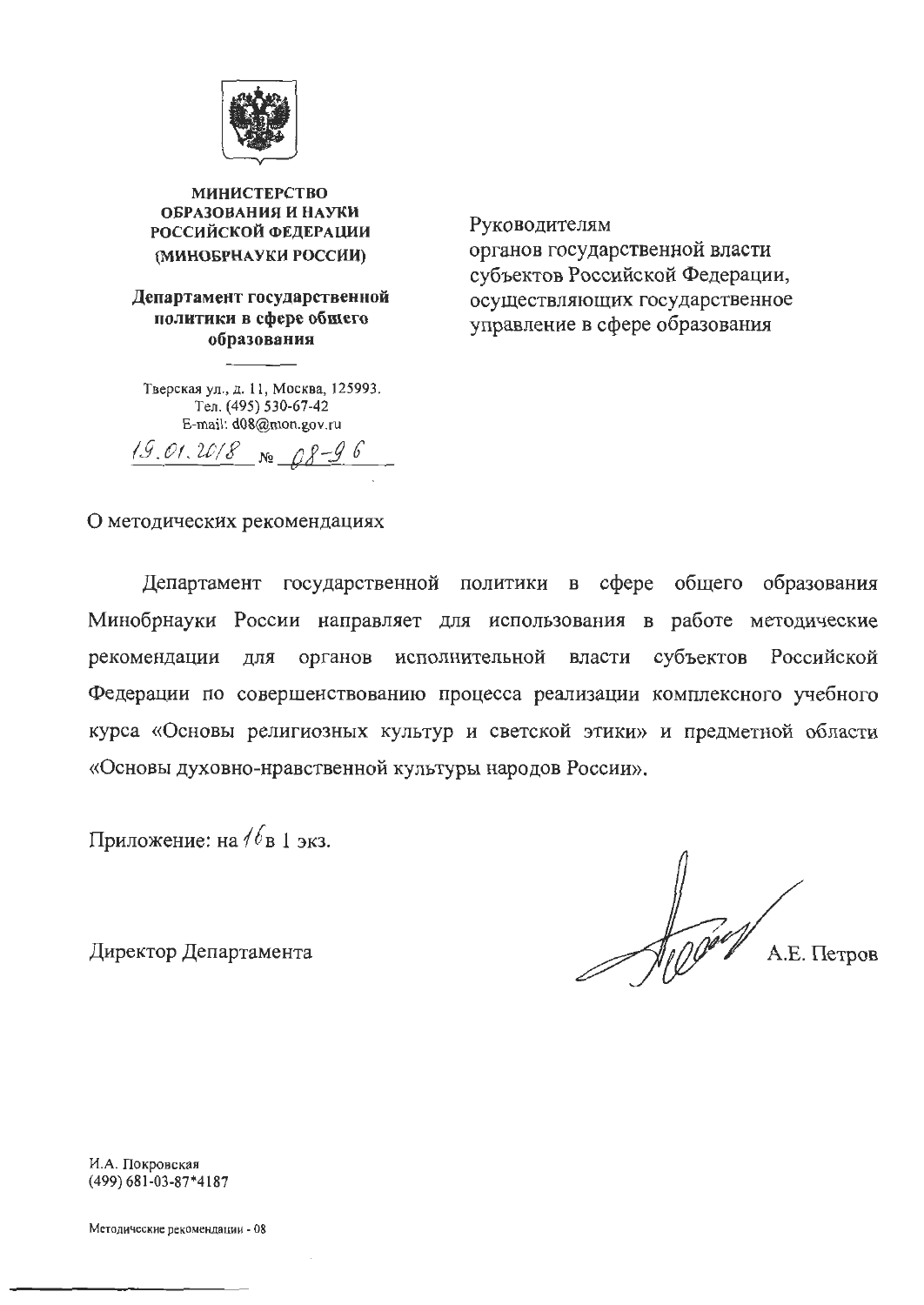#### Методические рекомендации

# для органов исполнительной власти субъектов Российской Федерации по совершенствованию процесса реализации комплексного учебного курса «Основы религиозных культур и светской этики» и предметной области «Основы духовно-нравственной культуры народов России»

Данные методические рекомендации разработаны в целях создания в общеобразовательных организациях оптимальных условий для духовнонравственного образования, формирования личности учащихся, разделяющих российские традиционные духовные ценности (Стратегия развития воспитания в Российской Федерации на период до 2025 года), совершенствования процесса образования реализации духовно-нравственного  $\, {\bf B}$  $\phi$ opme преподавания комплексного курса «Основы религиозных культур и светской этики» (далее -ОРКСЭ) для обучающихся 4-х классов начального общего образования (далее -НОО) и предметной области «Основы духовно-нравственной культуры народов России» (далее - ОДНКНР) для обучающихся основного общего образования  $(Aa \text{mee} - OOO).$ 

## 1. Введение.

В соответствии с распоряжением Правительства Российской Федерации от 28 января 2012 г. № 84-р, начиная с 1 сентября 2012 года, установлено обязательное изучение комплексного учебного курса «Основы религиозных культур и светской этики» в объеме 34 учебных часа.

Основными задачами комплексного курса являются: знакомство обучающихся с основами православной, мусульманской, буддийской, иудейской культур, основами мировых религиозных культур и светской этики по выбору родителей (законных представителей); развитие представлений обучающихся о значении нравственных норм и ценностей личности, семьи, общества; обобщение знаний, понятий и представлений о духовной культуре и морали, ранее полученных обучающимися в начальной школе, и формирование у них ценностно-смысловых мировоззренческих основ, обеспечивающих целостное восприятие отечественной истории и культуры при изучении гуманитарных

 $\mathbf{1}$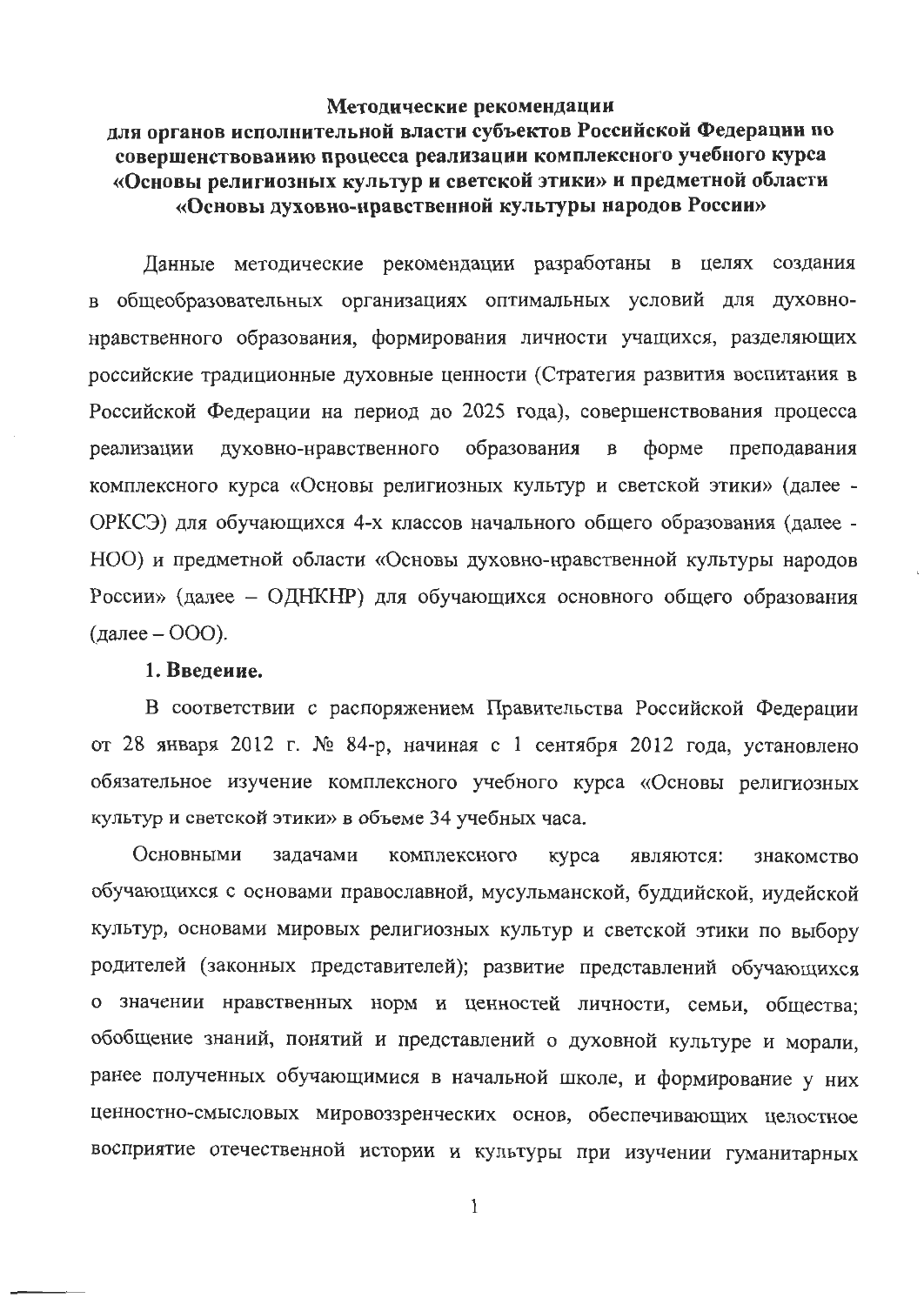предметов на ступени основной школы; развитие способностей обучающихся к общению в полиэтничной, разномировоззренческой и многоконфессиональной среде на основе взаимного уважения и диалога.

Предметная область «Основы духовно-нравственной культуры народов России» обязательна для изучения с 1 сентября 2015 года в соответствии с государственным образовательным стандартом введенным федеральным основного общего образования и предусматривает знание обучающимися основных норм морали, культурных традиций народов России, формирование представлений об исторической роли традиционных религий и гражданского общества в становлении российской государственности.

Реализация учебных предметов, курсов, ДИСЦИПЛИН (модулей), направленных на получение обучающимися знаний о духовно-нравственной народов России, способствует формированию культуре у школьников поликультурной компетентности, которая понимается как интегративное качество личности ребенка, приобретаемое в результате освоения детьми поликультурных знаний. развития интеллектуально-нравственных интересов, потребностей, мотивов, ценностей, приобретения опыта, социальных норм и правил поведения, необходимых для повседневной жизни и деятельности в современном обществе.

Культурологическая основа учебных предметов, курсов, дисциплин (модулей), направленных на получение обучающимися знаний о духовнонравственной культуре народов России способствует развитию у школьников представлений о нравственных идеалах и ценностях соответствующих религиозных и светских традиций поликультурного населения России: формированию ценностного отношения к социальной реальности, осознанию роли православия, иудаизма, буддизма, ислама в истории и культуре нашей страны.

Семья школьника выступает в качестве заказчика и участника этого образования.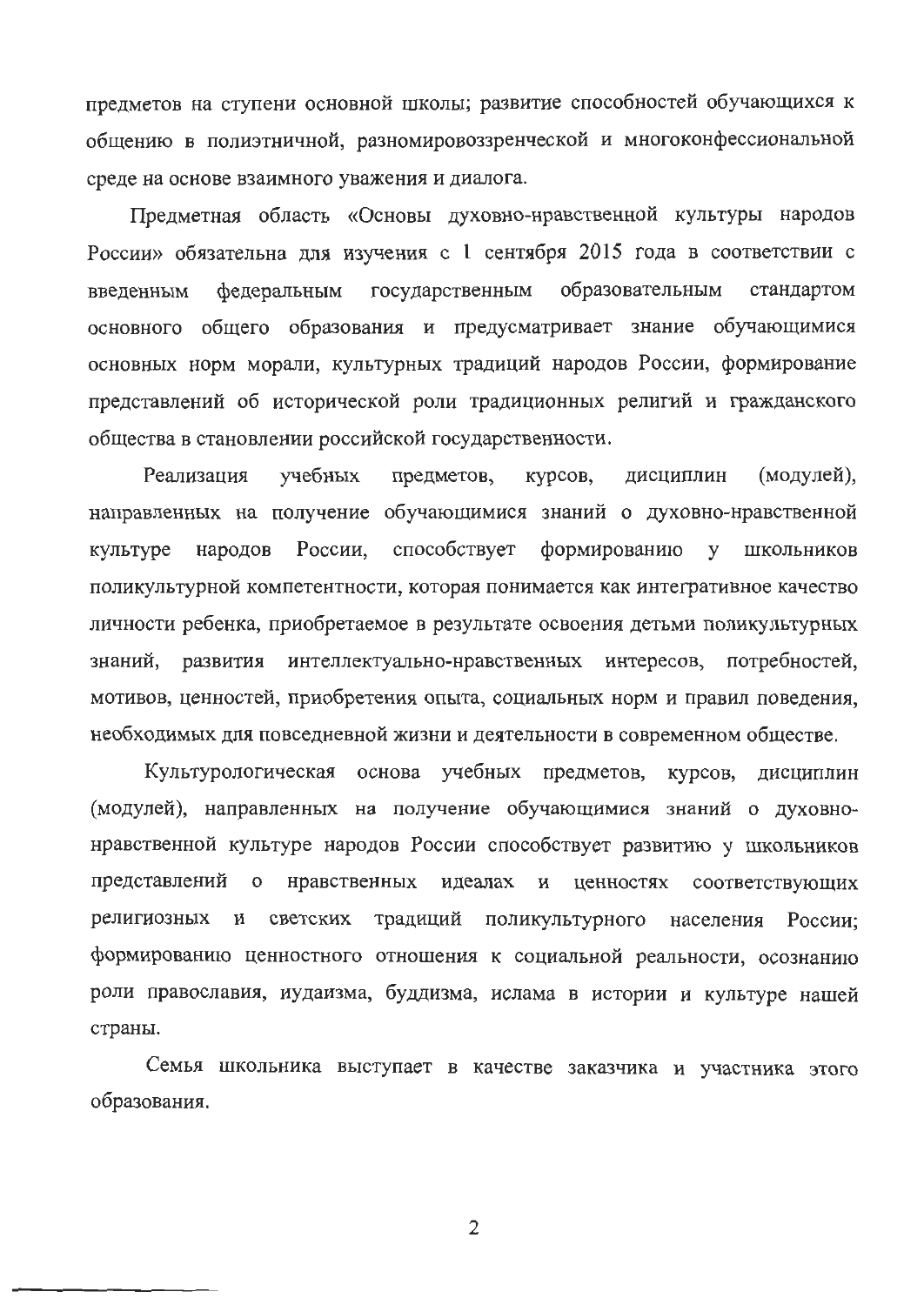#### 2. Правовое регулирование.

Основная задача органов государственной власти субъектов Российской Федерации, осуществляющих государственное управление в сфере образования контроль за соблюдением законодательства.

Правовые основания организации и обеспечения духовно-нравственного образования в общеобразовательной организации (далее - ОО) включают правовые акты всех уровней, начиная с федерального. На федеральном уровне это, прежде всего, Конституция Российской Федерации и Федеральный закон «Об образовании в Российской Федерации». На региональном уровне – правовые акты субъекта Федерации, правовые акты муниципального образования (местного самоуправления) и собственные акты общеобразовательной организации. Содержание правовых актов субъекта Российской Федерации, муниципального образования И образовательной организации не может противоречить федеральным правовым актам, прежде всего Конституции и федеральным законам.

# 1) КОНСТИТУЦИЯ РОССИЙСКОЙ ФЕДЕРАЦИИ

Статья 14

1. Российская Федерация светское государство. Никакая из религий не может устанавливаться в качестве государственной или обязательной.

2. Религиозные объединения отделены от государства и равны перед законом.

Статья 17

3. Осуществление прав и свобод человека и гражданина не должно нарушать права и свободы других лиц.

Статья 19

2. Государство гарантирует равенство прав и свобод человека и гражданина независимо **OT** пола, расы, национальности, языка, происхождения, имущественного и должностного положения, места жительства, отношения к религии, убеждений, принадлёжности к общественным объединениям, а также других обстоятельств. Запрещаются любые формы ограничения прав граждан по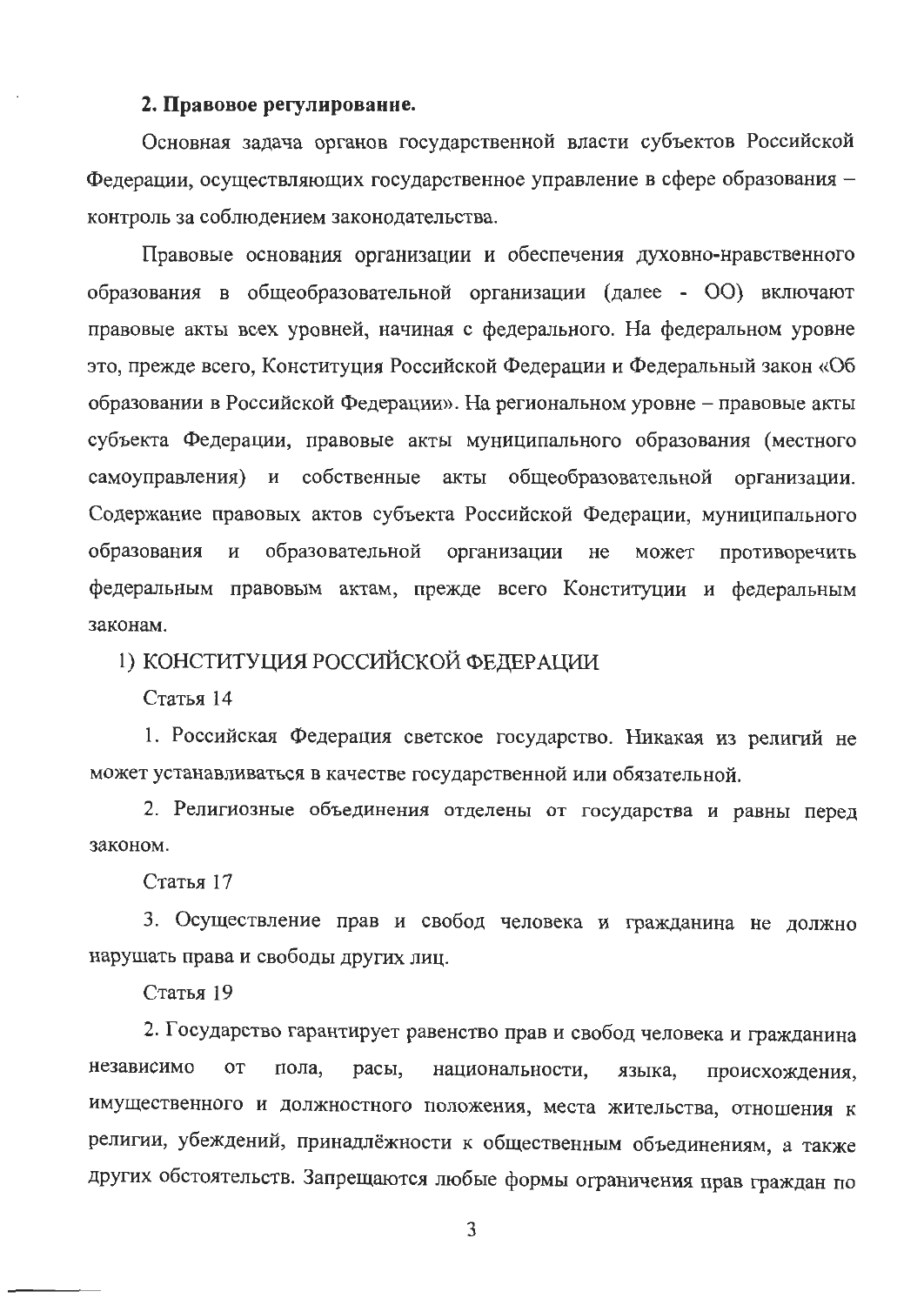признакам социальной, расовой, национальной, языковой или религиозной принадлежности.

Статья 28

Каждому гарантируется свобода совести, свобода вероисповедания, включая право исповедовать индивидуально или совместно с другими любую религию или не исповедовать никакой, свободно выбирать, иметь или распространять религиозные и иные убеждения и действовать в соответствии с ними.

Статья 29

2. Не допускается пропаганда или агитация, возбуждающая социальную, расовую, национальную или религиозную ненависть и вражду. Запрещается пропаганда социального, расового, национального, религиозного или языкового превосходства.

3. Никто не может быть принуждён к выражению своих мнений и убеждений или отказу от них.

Статья 44

2. Каждый имеет право на участие в культурной жизни и пользование учреждениями культуры, на доступ к культурным ценностям.

3. Каждый обязан заботиться о сохранении исторического и культурного наследия, беречь памятники истории и культуры.

2) ЗАКОН РОССИЙСКОЙ ФЕДЕРАЦИИ «О СВОБОДЕ СОВЕСТИ И О РЕЛИГИОЗНЫХ ОБЪЕДИНЕНИЯХ»

Преамбула:

Федеральное Собрание Российской Федерации, подтверждая право каждого на свободу совести и свободу вероисповедания, а также на равенство перед законом независимо от отношения к религии и убеждений; основываясь на том, что Российская Федерация является светским государством; признавая особую роль православия в истории России, в становлении и развитии ее духовности и культуры; уважая христианство, ислам, буддизм, иудаизм и другие религии, составляющие неотъемлемую часть исторического наследия народов России;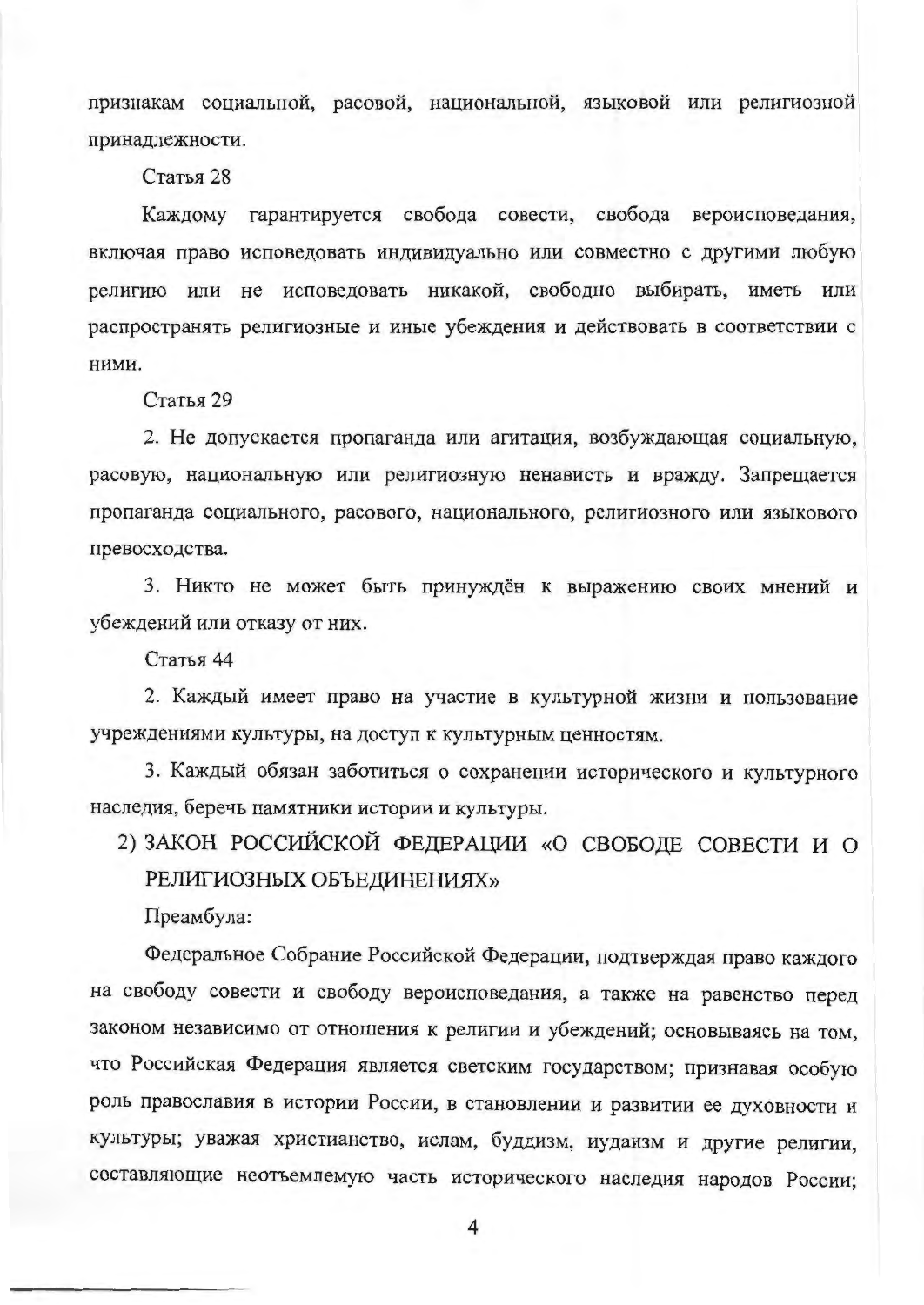считая важным содействовать достижению взаимного понимания, терпимости и уважения в вопросах свободы совести и свободы вероисповедания, принимает настоящий Федеральный Закон.

Статья 3 Право на свободу совести и свободу вероисповедания

1. В Российской Федерации гарантируются свобода совести и свобода вероисповедания, в том числе право исповедовать индивидуально или совместно с другими любую религию или не исповедовать никакой, свободно выбирать и менять, иметь и распространять религиозные и иные убеждения и действовать в соответствии с ними.

2. Право человека и гражданина на свободу совести и свободу вероисповедания может быть ограничено федеральным законом только в той мере, в какой это необходимо в целях защиты основ конституционного строя. нравственности, здоровья, прав и законных интересов человека и гражданина, обеспечения обороны страны и безопасности государства.

5. Никто не обязан сообщать о своём отношении к религии и не может подвергаться принуждению при определении своего отношения к религии, к исповеданию или отказу от исповедания религии.

Статья 5 Религиозное образование

Части 1 и 4 предусматривают и права граждан на обучение религии как таковой. Это оказывается возможным по просьбе родителей, с согласия детей и по согласованию с соответствующим органом местного самоуправления.

## 3) КОНВЕНЦИЯ О ПРАВАХ РЕБЕНКА

Статья 12

Часть 1. Государства-участники обеспечивают ребёнку, способному сформулировать свои собственные взгляды, право свободно выражать эти взгляды по всем вопросам, затрагивающим ребёнка...

Статья 13

Часть 1. Ребёнок имеет право свободно выражать своё мнение...

Статья 14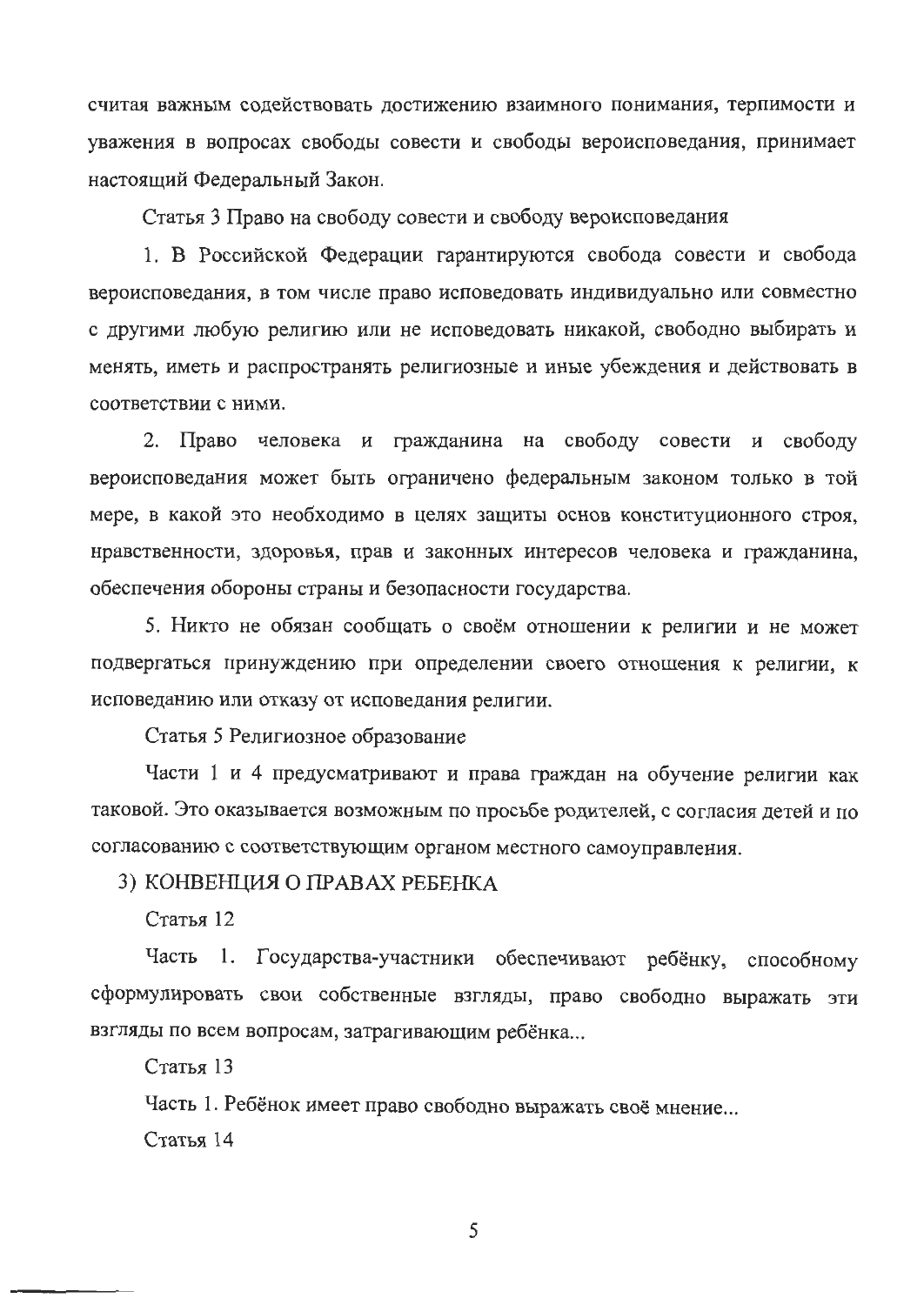Часть 1. Государства-участники уважают право ребенка на свободу мысли, совести и религии...

Часть 3. Свобода исповедовать свою религию или веру может подвергаться только тем ограничениям, которые установлены законом и необходимы для охраны государственной безопасности, общественного порядка (orde public), нравственности и здоровья населения или защиты основных прав и свобод других лиц... ... Дети имеют право разговаривать на своем языке, исповедовать свою религию и пользоваться своей культурой.

4) ФЕДЕРАЛЬНЫЙ ЗАКОН «ОБ ОБРАЗОВАНИИ В РОССИЙСКОЙ **ФЕДЕРАЦИИ»** 

Статья 2. Основные понятия, используемые в настоящем Федеральном законе

2) воспитание - деятельность, направленная на развитие личности, создание условий для самоопределения и социализации обучающегося на основе социокультурных, духовно-нравственных ценностей и принятых в обществе правил и норм поведения в интересах человека, семьи, общества и государства.

Статья 48. Обязанности и ответственность педагогических работников

3. Педагогическим работникам запрещается использовать образовательную деятельность для политической агитации, принуждения обучающихся к принятию политических, религиозных или иных убеждений либо отказу от них, для разжигания социальной, расовой, национальной или религиозной розни, для либо пропагандирующей исключительность, превосходство агитации, неполноценность граждан по признаку социальной, расовой, национальной, религиозной или языковой принадлежности, их отношения к религии, в том числе посредством сообщения обучающимся недостоверных сведений об исторических, о национальных, религиозных и культурных традициях народов, а также для побуждения обучающихся к действиям, противоречащим Конституции Российской Федерации.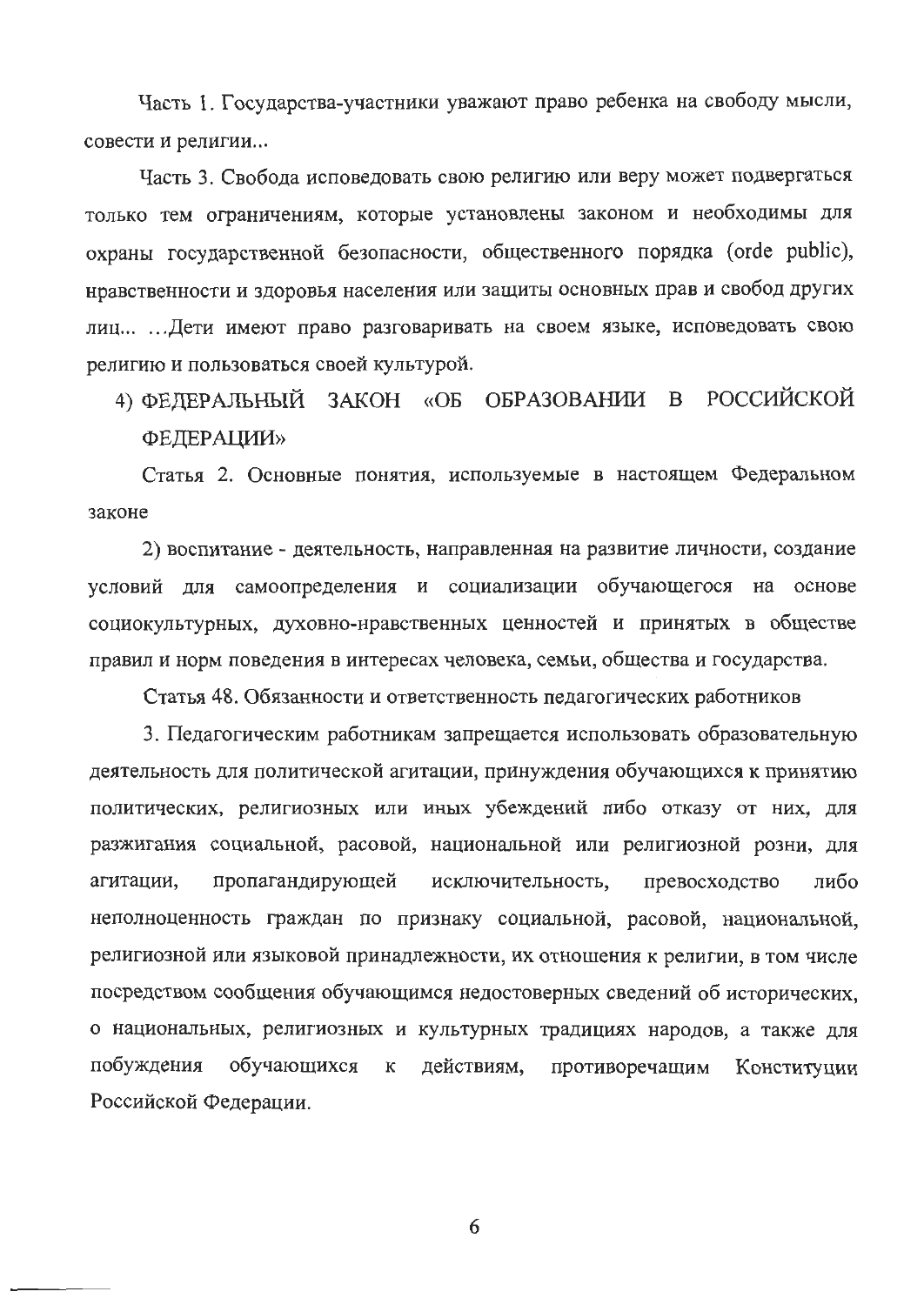Статья 87. Особенности изучения основ духовно-нравственной культуры народов Российской Федерации. Особенности получения теологического и религиозного образования.

1. В целях формирования и развития личности в соответствии с семейными и общественными духовно-нравственными и социокультурными ценностями в основные образовательные программы могут быть включены, в том числе на основании требований соответствующих федеральных государственных образовательных стандартов, учебные предметы, курсы, дисциплины (модули), направленные на получение обучающимися знаний об основах духовнонравственной культуры народов Российской Федерации, о нравственных принципах, об исторических и культурных традициях мировой религии (мировых религий), или альтернативные им учебные предметы, курсы, дисциплины (модули).

2. Выбор одного из учебных предметов, курсов, дисциплин (модулей), включенных в основные общеобразовательные программы, осуществляется родителями (законными представителями) обучающихся.

3. Примерные основные образовательные программы в части учебных предметов, курсов, дисциплин (модулей), направленных на получение обучающимися знаний об основах духовно-нравственной культуры народов Российской Федерации, о нравственных принципах, об исторических и культурных традициях мировой религии (мировых религий), проходят экспертизу в централизованной религиозной организации на предмет соответствия их содержания вероучению, историческим и культурным традициям этой организации в соответствии с ее внутренними установлениями в порядке, предусмотренном частью 11 статьи 12 настоящего Федерального закона.

4. К учебно-методическому обеспечению учебных предметов, курсов, дисциплин (модулей), направленных на получение обучающимися знаний об основах духовно-нравственной культуры народов Российской Федерации, о нравственных принципах, об исторических и культурных традициях мировой религии (мировых религий), а также учебных предметов, курсов, дисциплин

 $\overline{7}$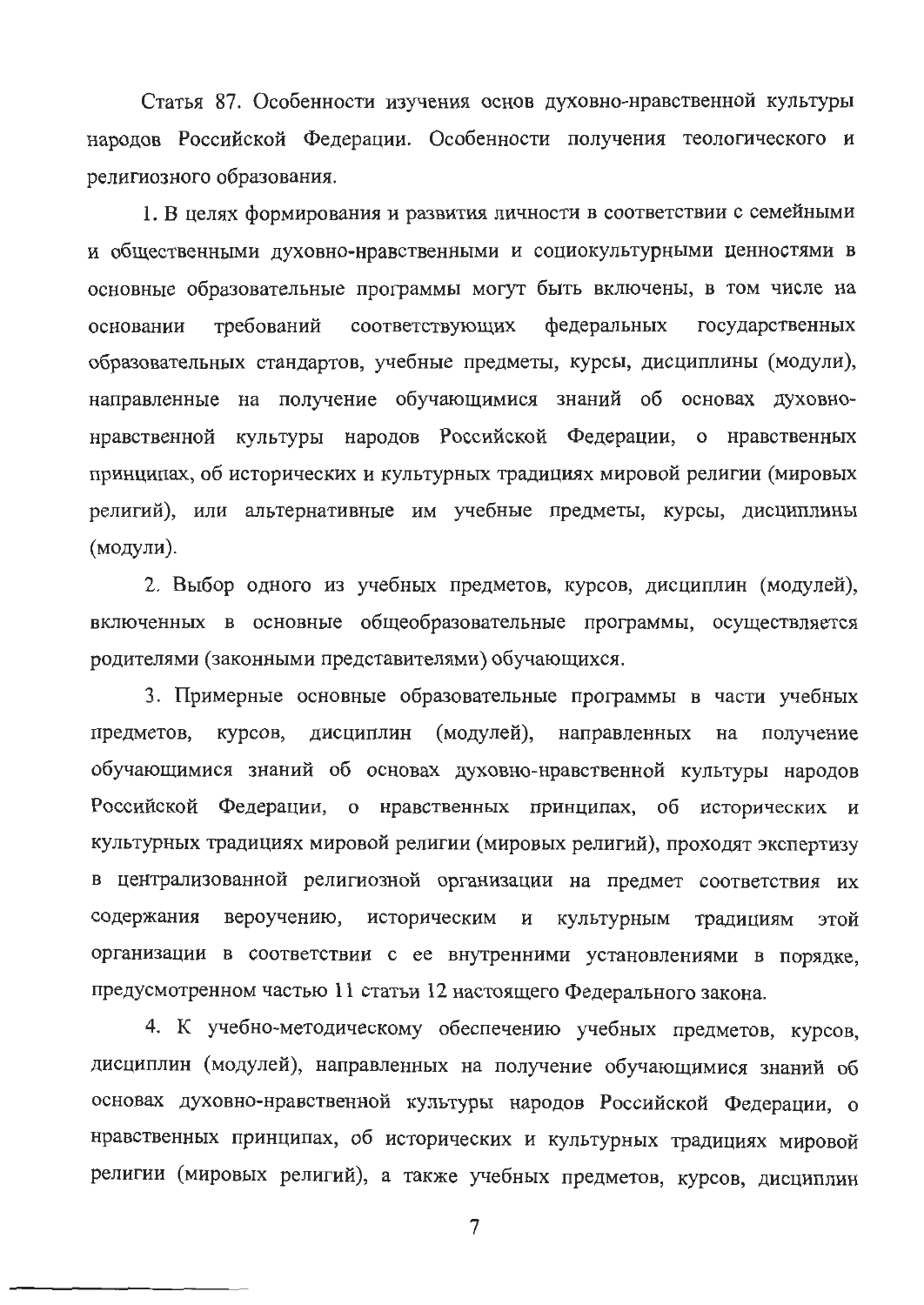(модулей) в области теологии привлекаются соответствующие централизованные религиозные организации.

5. Приказ Минобрнауки России от 14.02.2014 г. № 115 «Об утверждении Порядка заполнения, учёта и выдачи аттестатов об основном общем и среднем общем образовании и их дубликатов», п. 5.3.б.

6. Примерная основная образовательная программа начального общего образования.

7. Примерная основная образовательная программа основного общего образования.

8. Письмо Минобрнауки России от 31 марта 2015 года № 08-461 «О направлении Регламента выбора модуля ОРКСЭ».

9. Письмо № 08-761 от 25.05.2015 г. «Об изучении предметных областей «Основы религиозных культур и светской этики» и «Основы духовнонравственной культуры народов России».

10. Письмо Минобрнауки России от 1 сентября 2016 года № 08-1803 «О реализации предметной области «Основы духовно-нравственной культуры народов России».

11. Письмо Минобрнауки России от 26 июня 2017 года № 08-1300 «О программе повышения квалификации».

#### 3. Взаимодействие с религиозными организациями.

В рамках преподавания комплексного курса ОРКСЭ и учебных предметов, курсов, дисциплин (модулей), направленных на получение обучающимися знаний об основах духовно-нравственной культуры народов Российской Федерации, не предусматривается обучение религии. Под обучением религии понимается преподавание вероучения. В Российской Федерации законодательно закреплено право родителей обучать детей религии вне образовательной программы (статья 5 Федерального закона «О свободе совести и о религиозных объединениях»). Такое обучение может вести религиозная организация.

Федеральный закон «Об образовании в Российской Федерации» закрепляет светский характер образования  $\, {\bf B} \,$ государственных  $\, {\rm H}$ муниципальных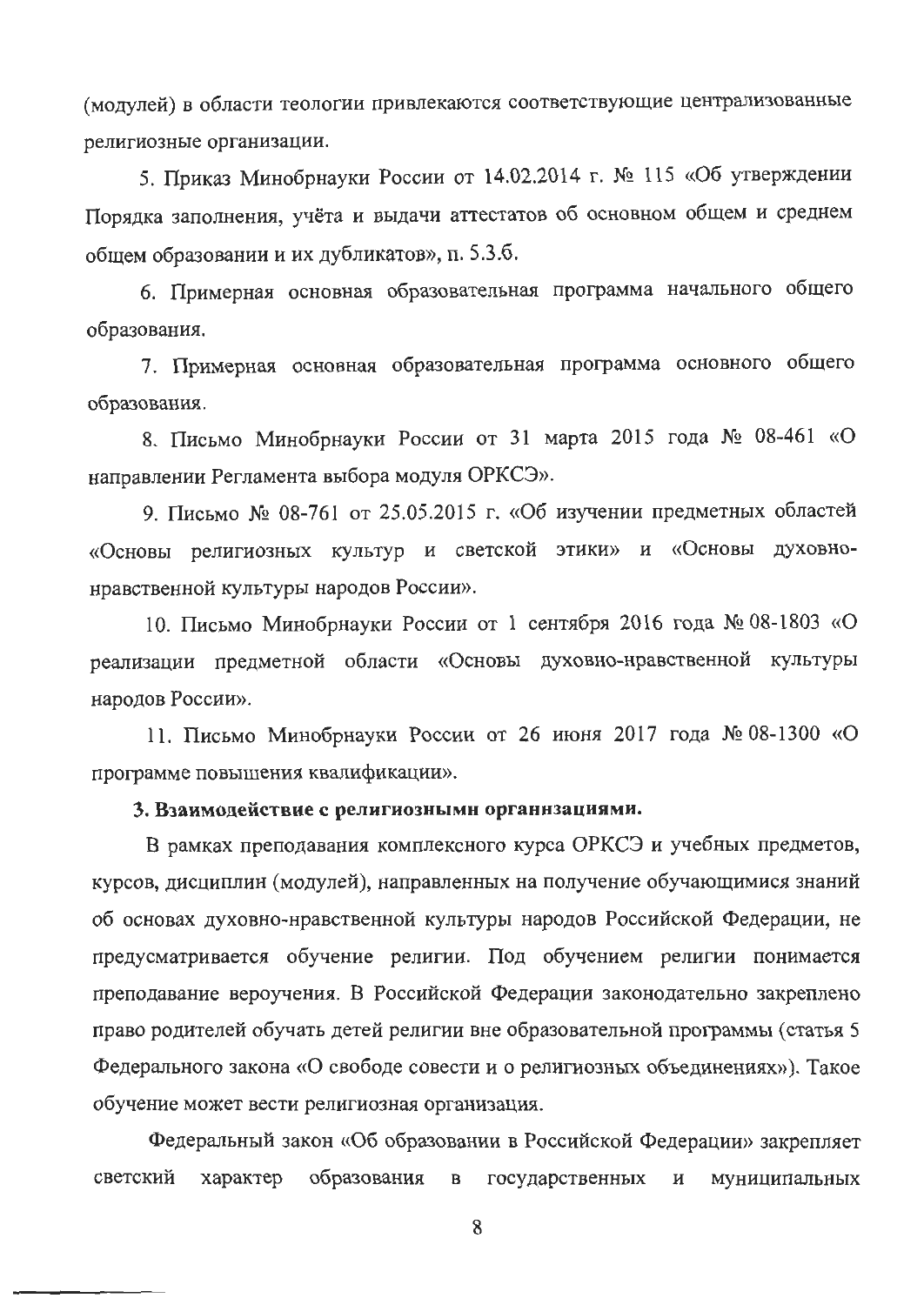образовательных организациях. С учетом вышеуказанной конституционной нормы о светском характере государства, светский характер образования в государственной и муниципальной школе также предусматривает взаимную религиозных организаций организационно-правовую независимость И государственных или муниципальных образовательных организаций, что также не препятствует их взаимодействию, сотрудничеству в сфере образования в интересах участников образовательных отношений, прежде всего обучающихся. Равно как взаимная независимость органов государственной власти и местного самоуправления и религиозных организаций не препятствует их взаимодействию во всех сферах общественной жизни.

Педагогам, преподающим учебные предметы, курсы, дисциплины (модули), направленные на получение обучающимися знаний о духовно-нравственной культуре народов России, необходимо неукоснительно соблюдать статью 48 Закона, запрещающую принуждение обучающихся к принятию религиозных или иных убеждений либо отказу от них, для разжигания социальной, расовой, национальной или религиозной розни, для агитации, пропагандирующей исключительность, превосходство либо неполноценность граждан по признаку социальной, расовой, национальной, религиозной или языковой принадлежности, их отношения к религии, в том числе посредством сообщения обучающимся недостоверных сведений об исторических, о национальных, религиозных и культурных традициях народов.

Возможно привлечение представителей религиозных организаций к учебнометодическому обеспечению преподавания конфессиональных модулей курса ОРКСЭ, учебных предметов, курсов, дисциплин (модулей) конфессиональной направленности, включенных в предметную область «Основы духовнонравственной культуры народов России». Ha уровне образовательной организации - это взаимодействие учителей, преподающих модули, курсы конфессиональной направленности, с представителями соответствующих конфессий для обеспечения внеурочной образовательной деятельности  $\mathbf{B}$ интересах обучающихся и их семей, в том числе внеклассных мероприятий и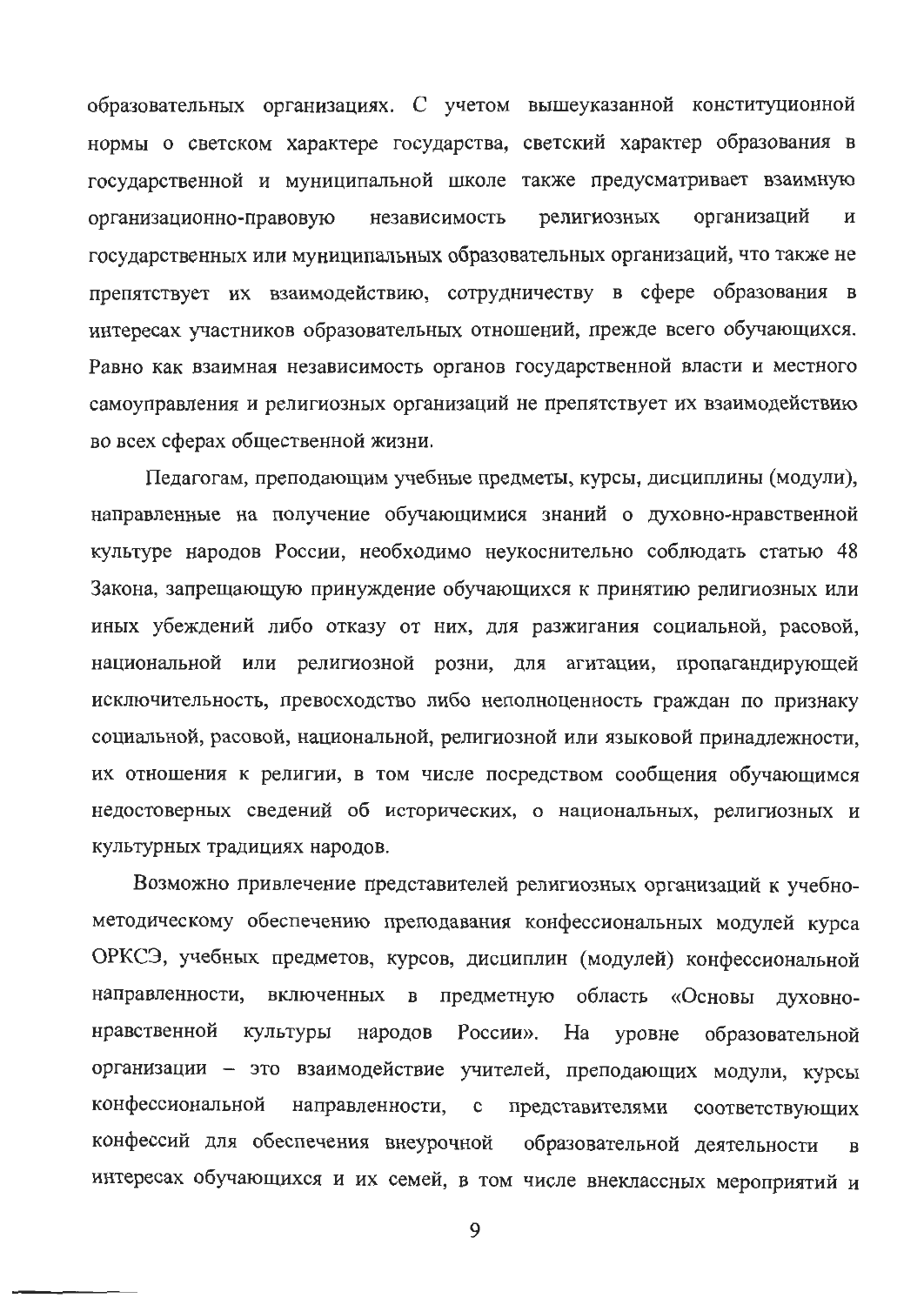экскурсий. Учитель несет ответственность за содержание образовательных транслируемых обучающимся представителями экскурсий  $\mathbf{M}$ сведений, религиозных организаций во время таких мероприятий. Привлечение к преподавательской деятельности представителей религиозных конфессий не допускается. Светский характер комплексного курса и в целом образовательного процесса в ОО не подразумевает включение в программу посещения религиозных организаций (культовых сооружений). Специфика данных сооружений может демонстрироваться обучающимся на уроке в фото/видео/аудиоформате. В случае особой необходимости (например, содержащиеся уникальные экспонаты духовной культуры и традиции) такое посещение в рамках комплексного курса может быть организовано при согласии родителей (законных представителей) каждого обучающегося и при соответствующем согласовании с представителями религиозных организаций, при обязательном условии неучастия обучающихся в богослужениях, других религиозных обрядах, церемониях и праздниках, в деятельности религиозных объединений, в обучении религии (пункт 5 статьи 3 Федерального закона «О свободе совести и о религиозных объединениях»).

 $Ha$ уровне государственных  $\boldsymbol{\mathrm{M}}$ муниципальных организаций, осуществляющих подготовку учителей для преподавания комплексного учебного курса «Основы религиозных культур и светской этики» и предметной области «Основы духовно-нравственной культуры народов России» - это взаимодействие с религиозными организациями при разработке и реализации профессиональных образовательных программ, включая участие специалистов от конфессий в курсах повышения квалификации учителей (чтение лекций по соответствующим содержательным разделам и др.), участие в научно-практических конференциях, семинарах и т.д.

В части 12 статьи 87 Федерального закона «Об образовании в Российской Федерации» закреплено, что образовательные организации, a также педагогические работники  $\, {\bf B}$ случае реализации, преподавания ИМИ образовательных программ духовно-нравственного образования, могут получать общественную аккредитацию в централизованных религиозных организациях в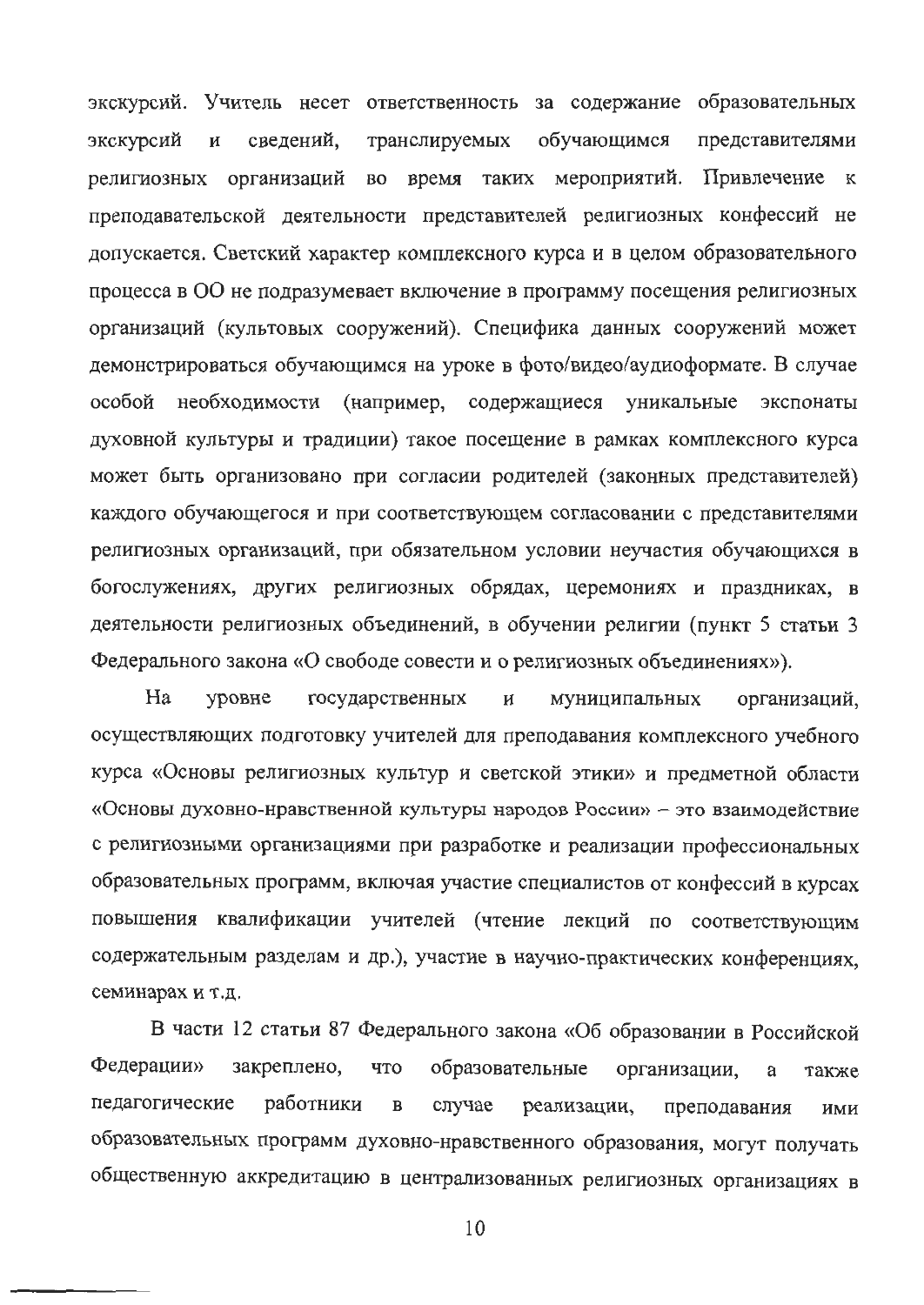целях признания уровня их деятельности отвечающим критериям и требованиям, организациями. Эта религиозными утвержденным централизованными аккредитация в настоящее время не является обязательной для допуска учителя к преподаванию религиозной культуры в школе, учитель не обязан ее иметь, получать.

#### 4. Выбор модуля ОРКСЭ.

Непосредственно к компетенции образовательной организации относится соблюдение нормы части 2 статьи 87 Федерального закона, устанавливающей право выбора учебных предметов, курсов, дисциплин (модулей) духовнонравственной воспитательной направленности исключительно родителями (законными представителями) детей, обучающихся в общеобразовательной Для обеспечения единства правоприменительной практики, организации. соблюдения прав родителей школьников письмом Минобрнауки России от 31 марта 2015 года № 08-461 «О направлении Регламента выбора модуля ОРКСЭ» в субъекты Российской Федерации был направлен Регламент выбора  $\mathbf{B}$ образовательной организации родителями (законными представителями) обучающихся одного из модулей комплексного учебного курса «Основы религиозных культур и светской этики».

Обеспечение своевременного доступа родителей  $\overline{\mathbf{K}}$ объективной информации о курсах - первоочередное условие эффективного взаимодействия школы с родителями и успешности реализации предметных областей ОРКСЭ и ОДНКНР в целом. Дефицит информации создает риски распространения в родительской среде стереотипов, мифов, необоснованных опасений.

При этом объективная новизна курсов для российской школы и общества позволяет говорить не просто об информировании, но о просвещении, т.е. специальной работе по преодолению тех самых стереотипов, развенчанию мифов. разъяснению сути предлагаемых нововведений и их значения для учащихся и самих родителей.

<sub>B</sub>  $OO$ созданы органы государственно-общественного управления образованием: Управляющие советы, Совет школы, которые также могут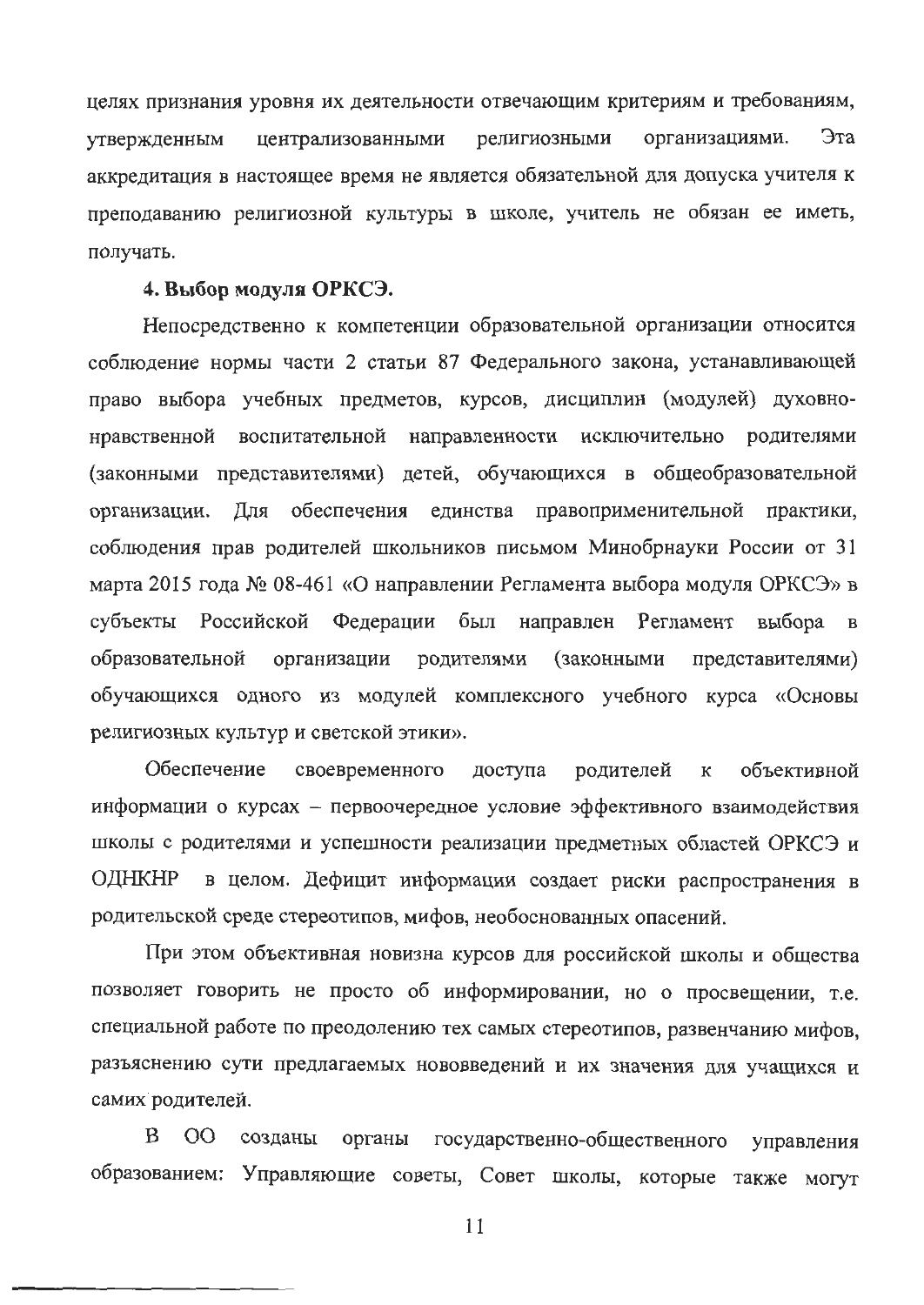проводить просветительскую и разъяснительную работу среди родителей. Орган государственно-общественного управления - коллегиальный внутришкольный орган государственно-общественного управления, состоящий из избранных, кооптированных и назначенных членов, и имеющий зафиксированные в уставе школы управленческие (властные) полномочия по решению ряда важных вопросов функционирования и развития школы, принимает участие, в том числе в формировании образовательной программы ОО.

# 5. Соблюдение требований ФГОС при реализации курсов.

Нормативно-правовые требования к реализации духовно-нравственного образования установлены в федеральных государственных образовательных стандартах начального и общего образования, являющихся нормативными правовыми актами Министерства образования и науки Российской Федерации.

ФГОС начального общего образования, принятый в 2009 году с изменениями от 31.12.2012 г. в числе обязательных предметных областей для изучения на уровне начального общего образования включает предметную область «Основы религиозных культур и светской этики» (п.19.3), определяет основные задачи реализации содержания. Также ФГОС НОО устанавливает, что в рамках ОРКСЭ по выбору родителей (законных представителей) изучаются: основы православной культуры, основы иудейской культуры, основы буддийской культуры, основы исламской культуры, основы мировых религиозных культур, основы светской этики.

В ФГОС основного общего образования с изменениями от 31.12.2012 г. включена обязательная предметная область «Основы духовно-нравственной культуры народов России». Содержание предметной области не раскрыто, составляющие ее учебные предметы не названы. Тем не менее, данное требование стандарта означает, что в учебном плане образовательной организации, реализующей основное общее образование, должна быть представлена предметная область «Основы духовно-нравственной культуры народов России».

В разделе о предметных результатах освоения основной образовательной программы основного общего образования в части предметной области ОДНКНР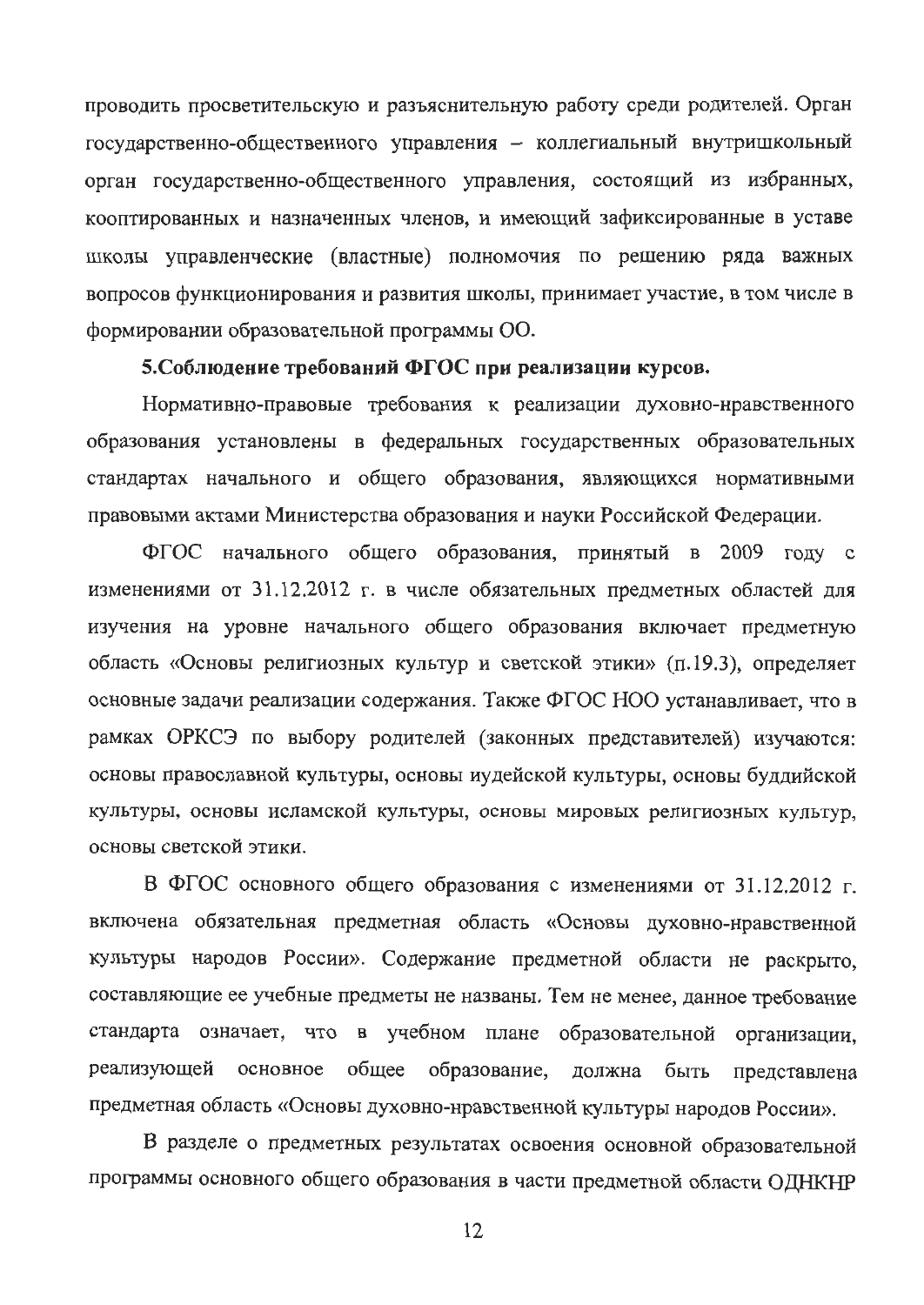(п. 11.4) указаны общие требования к результатам образования по предметной области, не дифференцированные по каким-либо учебным предметам, курсам, дисциплинам (модулям) в рамках предметной области.

Примерная основная образовательная программа основного общего образования поясняет, что данная предметная область может реализоваться в урочной форме за счет части учебного плана, формируемой участниками образовательных отношений, во внеурочной деятельности, а также «при изучении учебных предметов других предметных областей».

Преподавание учебных предметов, курсов, дисциплин (модулей) в урочной форме необходимо предусмотреть в части учебного плана, формируемой участниками образовательных отношений, так как ОДНКНР - обязательная предметная область в учебном плане. При этом необходимо учитывать, что минимальный объем учебной нагрузки для возможности последующего выставления учащемуся в аттестат об основном общем образовании итоговой отметки по реализуемым в рамках обязательной предметной области ОДНКНР учебным предметам, курсам, дисциплинам (модулям) в соответствии с учебным планом образовательной организации должен составлять не менее 64 часов за 2 учебных года.

Реализация предметной области ОДНКНР во внеурочной деятельности, при изучении учебных предметов других предметных областей также возможна, поскольку одного часа учебных занятий в неделю для организации духовнонравственного воспитания в школе, безусловно, недостаточно. Следовательно, предпочтительным является реализация всех трех предлагаемых примерной основной образовательной программой форм в их разумном сочетании и дополнении, тем более что духовно-нравственное воспитание согласно ФГОС основного общего образования является одним из обязательных направлений внеурочной деятельности в школе.

# 6. Подготовка педагогических кадров.

Одним из актуальных направлений совершенствования реализации курса ОРКСЭ и предметной области ОДНКНР является обеспечение подготовки кадров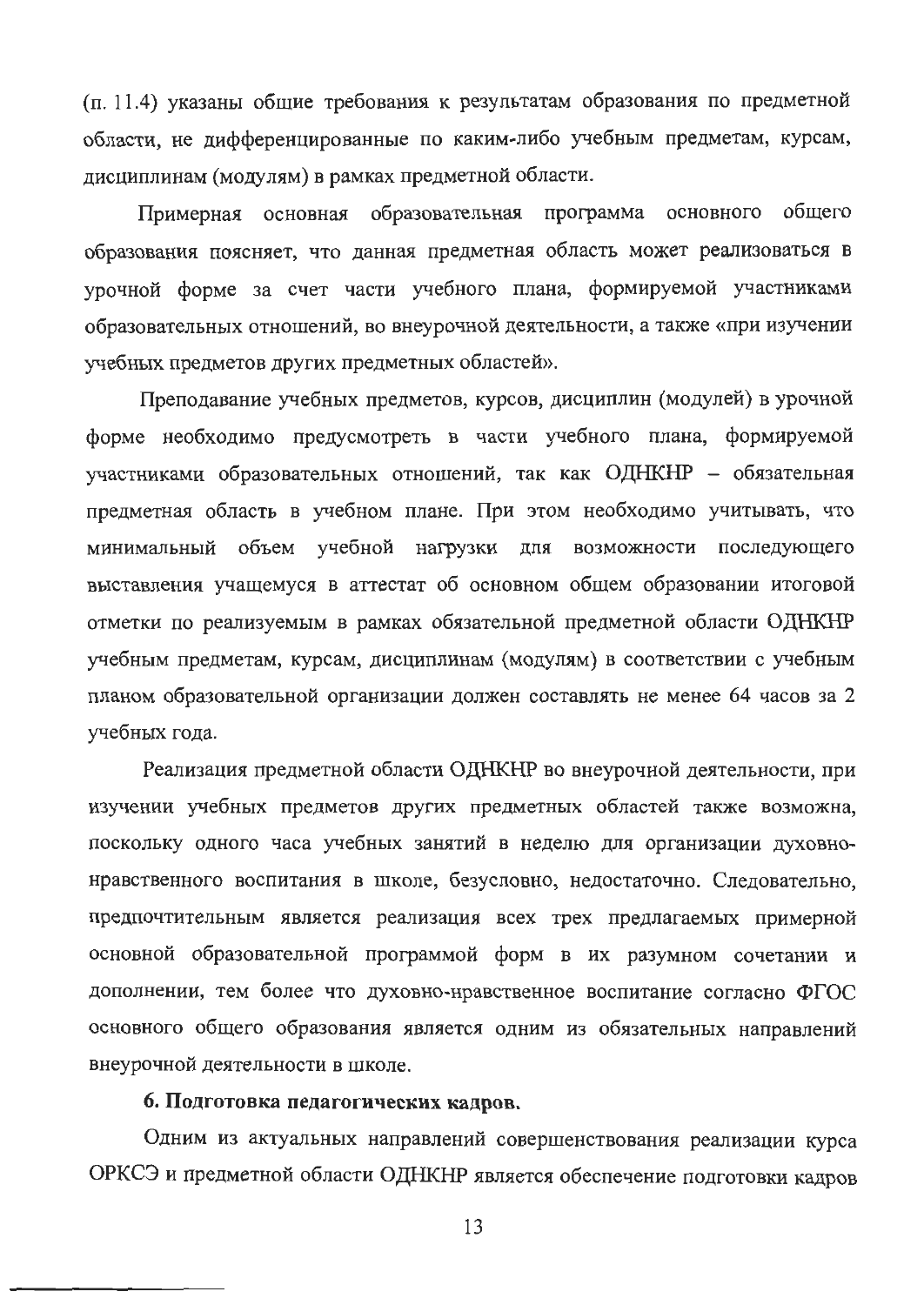духовно-нравственного образования. Лля преподавания предметов для квалификации ПОДГОТОВКИ учителей повышение является основным стратегическим условием, обеспечивающим эффективность его внедрения, а также выступает и важнейшим внутрисистемным ресурсом, обеспечивающим организационно-педагогическое сопровождение научно-методическое  $\mathbf{M}$ государственной политики в сфере образования в регионе.

Подготовка к преподаванию курса ОРКСЭ и предметной области ОДНКНР должна осуществляться по программам дополнительного профессионального образования: в объеме не менее 144 учебных часов.

Выявленные в ходе мониторингов проблемы делают объективной необходимостью специальную подготовку практикующих учителей в системе дополнительного профессионального образования (повышения квалификации) с учетом типовой (примерной) дополнительной профессиональной программы «Актуальные вопросы преподавания курса «Основы религиозных культур и светской этики (ОРКСЭ)» (далее - Программа), которая разработана по поручению Минобрнауки России в соответствии с требованиями Федерального государственного образовательного стандарта начального общего образования, Стратегии развития воспитания в Российской Федерации на период до 2025 года, на основании Федерального государственного образовательного стандарта высшего образования по направлению подготовки 44.03.01 - Педагогическое образование (уровень бакалавриата) и 44.04.01 - Педагогическое образование (уровень магистратуры), с использованием опыта образовательной деятельности по данной проблеме ФГАОУ ДПО АПК и ППРО и региональных институтов повышения квалификации работников образования. Программа разработана в соответствии с Федеральными законом «Об образовании в Российской Федерации» (ст. 87, ч. 6) с привлечением представителей централизованных религиозных организаций на базе Всероссийского Методического объединения по ОРКСЭ и ОДНКНР.

Типовая (примерная) дополнительная профессиональная программа «Актуальные вопросы преподавания курса «Основы религиозных культур и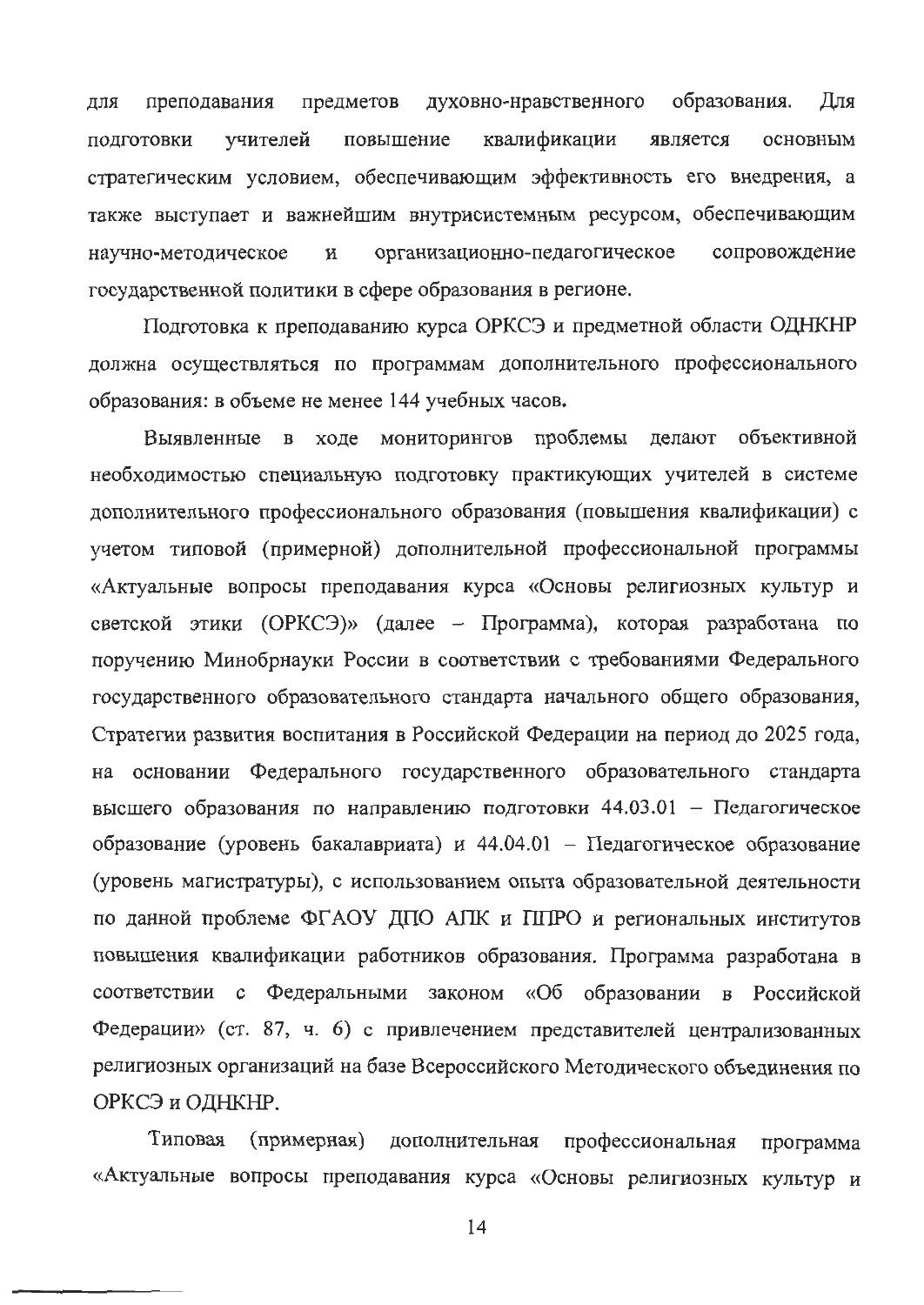светской этики (ОРКСЭ)» рассчитана на 144 часа, разработана на модульной основе и включает базовый и профильно-модульный (профильный) курсы. Форма обучения очно-заочная с дистанционной поддержкой.

организаций рекомендации образовательных Метолические лля дополнительного профессионального образования по проведению повышения квалификации педагогов курса ОРКСЭ с учетом типовой (примерной) дополнительной профессиональной программы (повышения квалификации) «Актуальные вопросы преподавания курса «Основы религиозных культур и светской этики (ОРКСЭ)» и текст программы размещены на сайте ФГАОУ ДПО AIIKuIIIIPO http://orkce.apkpro.ru/

7. Учебно-методическое и дидактическое обеспечение реализации предметных областей ОРКСЭ и ОДНКНР.

При преподаваний ОРКСЭ допускается использование исключительно учебников, вошедших в Федеральный перечень.

Необходимо обеспечить ОО УМК, включающим мультимедийные приложения, дидактические материалы. Обеспечить доступность учебнометодических материалов для родителей обучающихся.

При выборе учебно-методического обеспечения для реализации ОДНКНР предлагается ориентироваться, наряду с федеральным перечнем учебников, на перечень организаций, осуществляющих выпуск учебных пособий, которые допускаются к использованию при реализации имеющих государственную аккредитацию образовательных программ начального общего, основного общего, среднего общего образования (Приказ Минобрнауки России от 09.06.2016 г.  $N_2$  699), а также литературные источники, связанные с региональным компонентом.

# 8. Система сопровождения профессиональной деятельности учителей ОРКСЭ и ОДНКНР.

Органам государственной власти субъектов Российской Федерации, осуществляющих государственное управление в сфере образования, необходимо предусмотреть разработку локальных актов, направленных на методическое